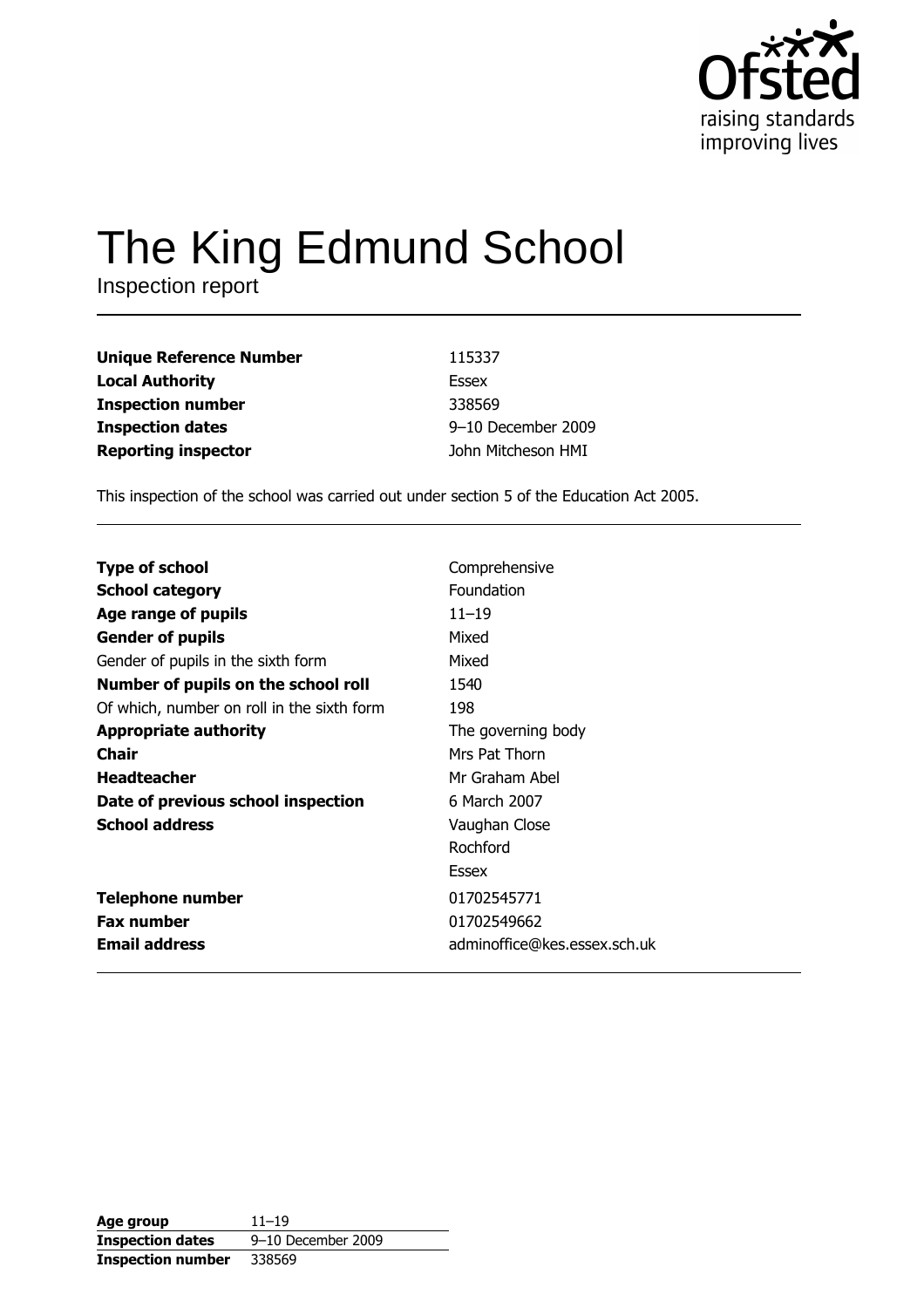The Office for Standards in Education, Children's Services and Skills (Ofsted) regulates and inspects to achieve excellence in the care of children and young people, and in education and skills for learners of all ages. It regulates and inspects childcare and children's social care, and inspects the Children and Family Court Advisory Support Service (Cafcass), schools, colleges, initial teacher training, work-based learning and skills training, adult and community learning, and education and training in prisons and other secure establishments. It rates council children's services, and inspects services for looked after children, safequarding and child protection.

Further copies of this report are obtainable from the school. Under the Education Act 2005, the school must provide a copy of this report free of charge to certain categories of people. A charge not exceeding the full cost of reproduction may be made for any other copies supplied.

If you would like a copy of this document in a different format, such as large print or Braille, please telephone 08456 404045, or email enquiries@ofsted.gov.uk.

You may copy all or parts of this document for non-commercial educational purposes, as long as you give details of the source and date of publication and do not alter the documentation in any way.

Royal Exchange Buildings St Ann's Square Manchester M2 7LA T: 08456 404045 Textphone: 0161 618 8524 E: enquiries@ofsted.gov.uk W: www.ofsted.gov.uk © Crown copyright 2009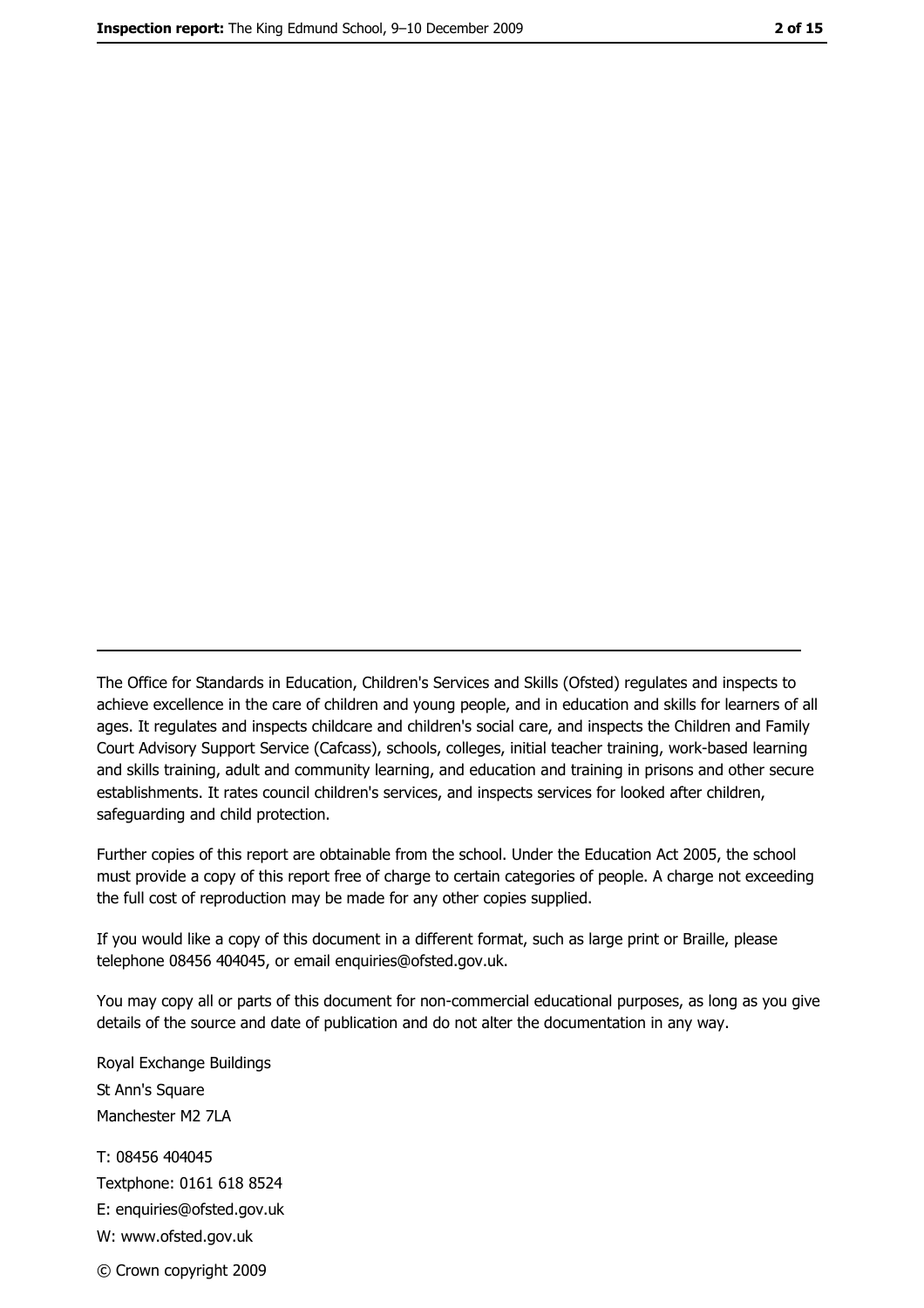# **Introduction**

This inspection was carried out by one of Her Majesty's Inspectors and five additional inspectors. The inspectors visited 44 lessons, and held meetings with the chair of governors, senior and middle leaders, teachers and two groups of students. They observed the school's work, and looked at a wide range of documentation including 177 parental questionnaires.

The inspection team reviewed many aspects of the school's work. It looked in detail at the following:

- the progress made by students in all subjects in all key stages  $\blacksquare$
- the reasons for the dip in performance in 2008  $\blacksquare$
- students' attendance and persistent absence rates  $\blacksquare$
- the impact of the school's two specialisms  $\blacksquare$
- the effectiveness of leaders and managers at all levels.  $\blacksquare$

# Information about the school

The King Edmund School is a larger-than-average comprehensive school with a small sixth form serving the town of Rochford and its surrounding areas. The proportion of students eligible for free school meals is above average. The majority of students are White British; the proportion of students that have special educational needs and/or disabilities, including those with a statement, is below average. The school has been a specialist Business and Enterprise school since 2002 and acquired a second specialism in Vocational Education in 2007.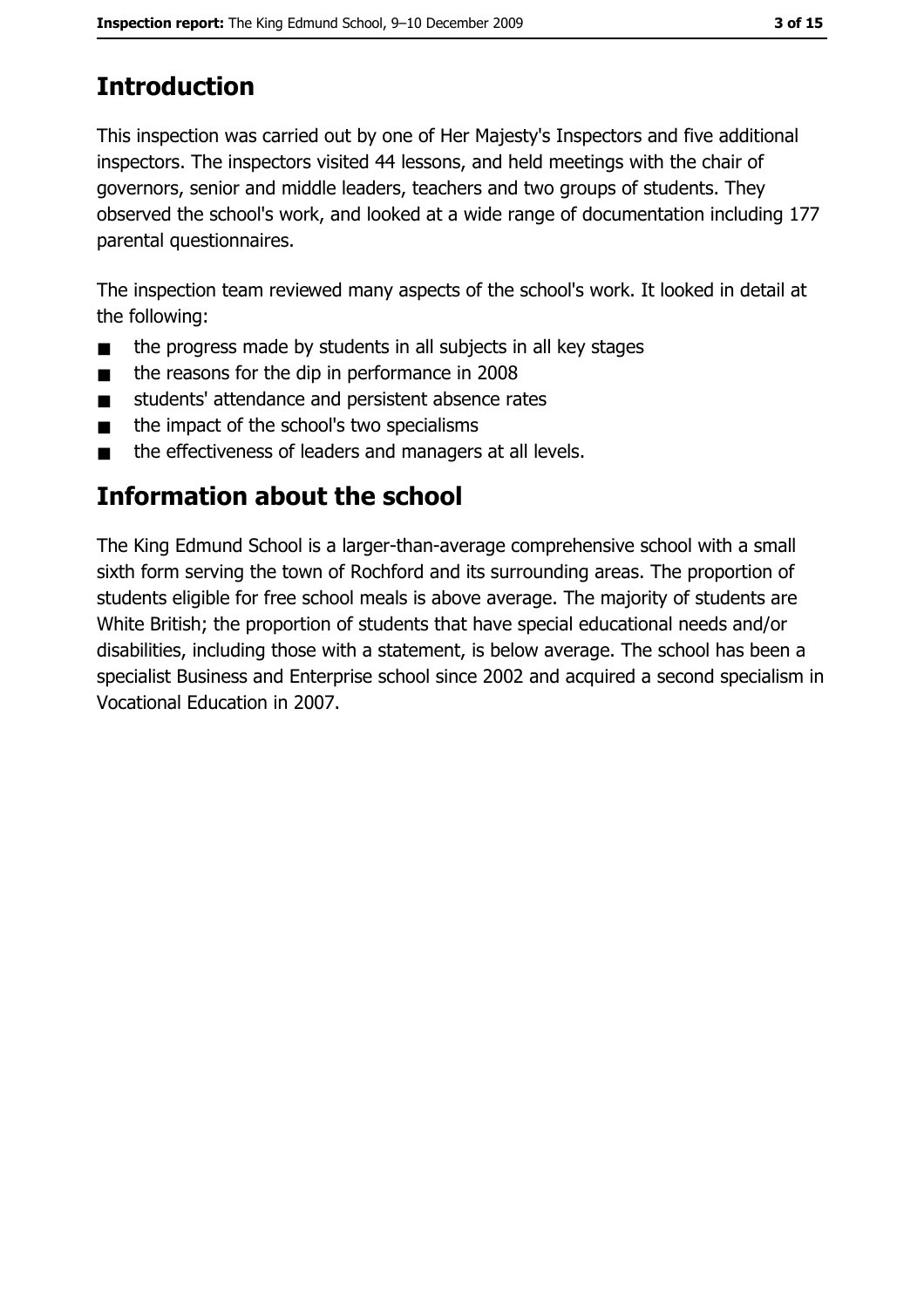# **Inspection judgements**

# Overall effectiveness: how good is the school?

## The school's capacity for sustained improvement

## **Main findings**

The King Edmund school provides its students with a good education. Highly effective, visionary leadership and prudent use of additional resources by an established headteacher has helped to enhance facilities, which are excellent, maintain above-average standards and secure the school's strategic, long-term success. Students enjoy school; they speak favourably about the provision made for them particularly the range of courses available and the care, guidance and support they receive, which is outstanding. Students feel very safe in school; all safeguarding arrangements are securely in place, behaviour and attitudes are good and bullying is rare. The vast majority of students share positive relations with their peers and their teachers, which helps them to acquire the qualifications and personal skills they need to enter further education or the work-place.

The staff know all individual students well and go out of their way to include all of them in the life of the school. Regular assemblies and religious education lessons help to increase all students' understanding of the wider world and contribute well to their good spiritual, moral, social and cultural education. Outstanding pastoral care provided by the staff and other extended services based on the school site ensure that students needing additional support and those at risk of disengaging remain in school, attend regularly and receive the support they need to benefit from what the school has to offer them. Exclusions are low; good support arrangements help students that misbehave to remain in school and continue their learning. Extensive partnerships, particularly those forged with other schools and agencies as part of the local schools' trust, make a significant contribution to the welfare and achievement of students, including those from challenging backgrounds.

Students' achievement and enjoyment of learning are good. Based on their starting points, the very large majority of students make good progress. The proportion of students attaining five GCSE C grades is usually above the national average but dipped on 2008, mainly due to changing courses in information and communication technology (ICT) and staffing issues in some subjects, which led to a significant number of students underachieving. Decisive action by senior leaders to address this had an immediate impact and overall results in 2009 returned to being above the national average. Three quarters of students attained at least five GCSE A\*-C grades, which represents good progress when compared with their starting points. The proportion of students gaining five A\*-C grades including English and mathematics improved by 5% to 47%, just below the national average, but above the school's predicted target. Girls continue to attain better than boys but the gap is closing, reflecting the school's commitment to ensuring equality of opportunity.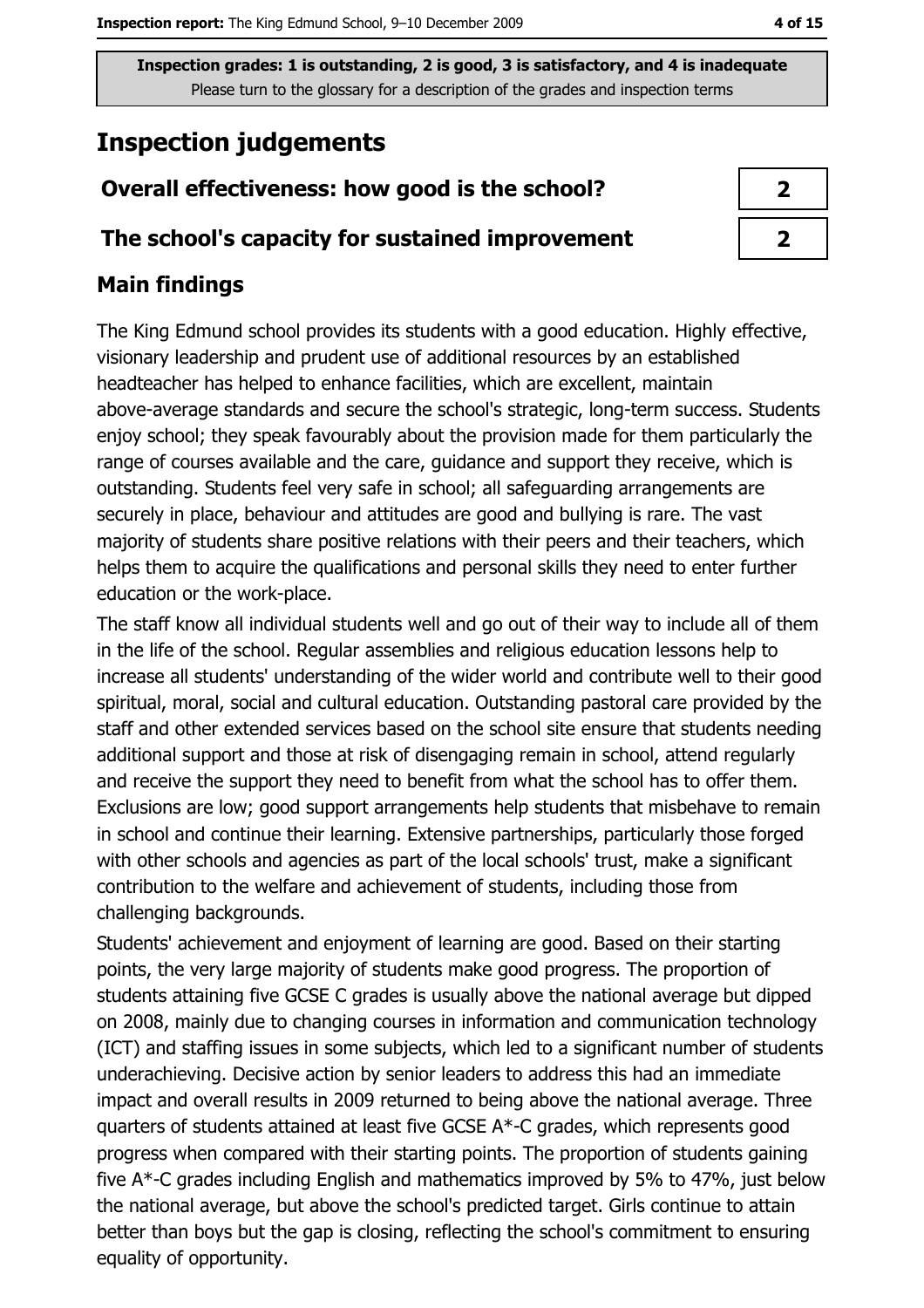In the majority of lessons, good quality teaching helps students to learn well. Most teachers forge good relations with students, set high expectations and manage behaviour effectively. Good subject knowledge is used to plan starter-activities and select topics to make lessons interesting and enjoyable. A range of assessment data is collected to track individual students' progress. Observations by inspectors found that the school's views on the quality of teaching in some subjects are too generous. Teaching is merely satisfactory in lessons that do not include tasks suited to the needs of lower ability students, or do not provide sufficient challenge for the most able. In a small minority of lessons, students make inadequate progress because teachers fail to capture their interest at the start of lessons, or when teaching assistants are not deployed effectively to support the learning of less-able students.

Excellent facilities are used well to offer an innovative curriculum that is constantly evolving to meet the needs and interests of the majority of learners. Students select from an extensive range of GCSE courses and an increasing number of vocational awards. Vocational learning in ICT, business studies and science are strengths of the school and this reflects the good impact of its specialist status. Similarly, in the sixth form, students can select from an exemplary range of academic and vocational courses. The quality of teaching is much more consistent in the sixth form compared with the main school, mainly because teachers enjoy smaller groups of receptive students. Inspectors found that, although the quality of teaching and the curriculum choice available to students in the sixth form are generally good, this has not yet led to good outcomes for students, particularly in their attainment, progress and achievement. Leadership and management of the sixth form are satisfactory but the monitoring of students' progress and well-being lacks rigour.

The proven, good leadership of the headteacher and his senior team identified at the time of the previous inspection has been maintained. Collectively, they have sustained improvements by setting challenging targets, monitoring individual students' progress and by responding swiftly to under-performance. Middle leaders have also improved and are contributing well to raising and maintaining high standards in a number of subjects. However, comparative data on the relative performance of students in all areas of the curriculum clearly illustrate that some subject leadership is much less effective. Attendance has improved and fewer students are persistently absent from school. The appointment of an additional deputy Headteacher and a business manager has increased capacity to improve further, which is good. The school has a wealth of evidence to illustrate its current strengths and weaknesses but this has not been collated into a succinct overview of the school's performance. Governors are highly supportive and have been instrumental in the development of the school but do not possess all the information they need to challenge senior leaders fully. Value for money is good.

## What does the school need to do to improve further?

Turn satisfactory teaching into good or better teaching by:  $\blacksquare$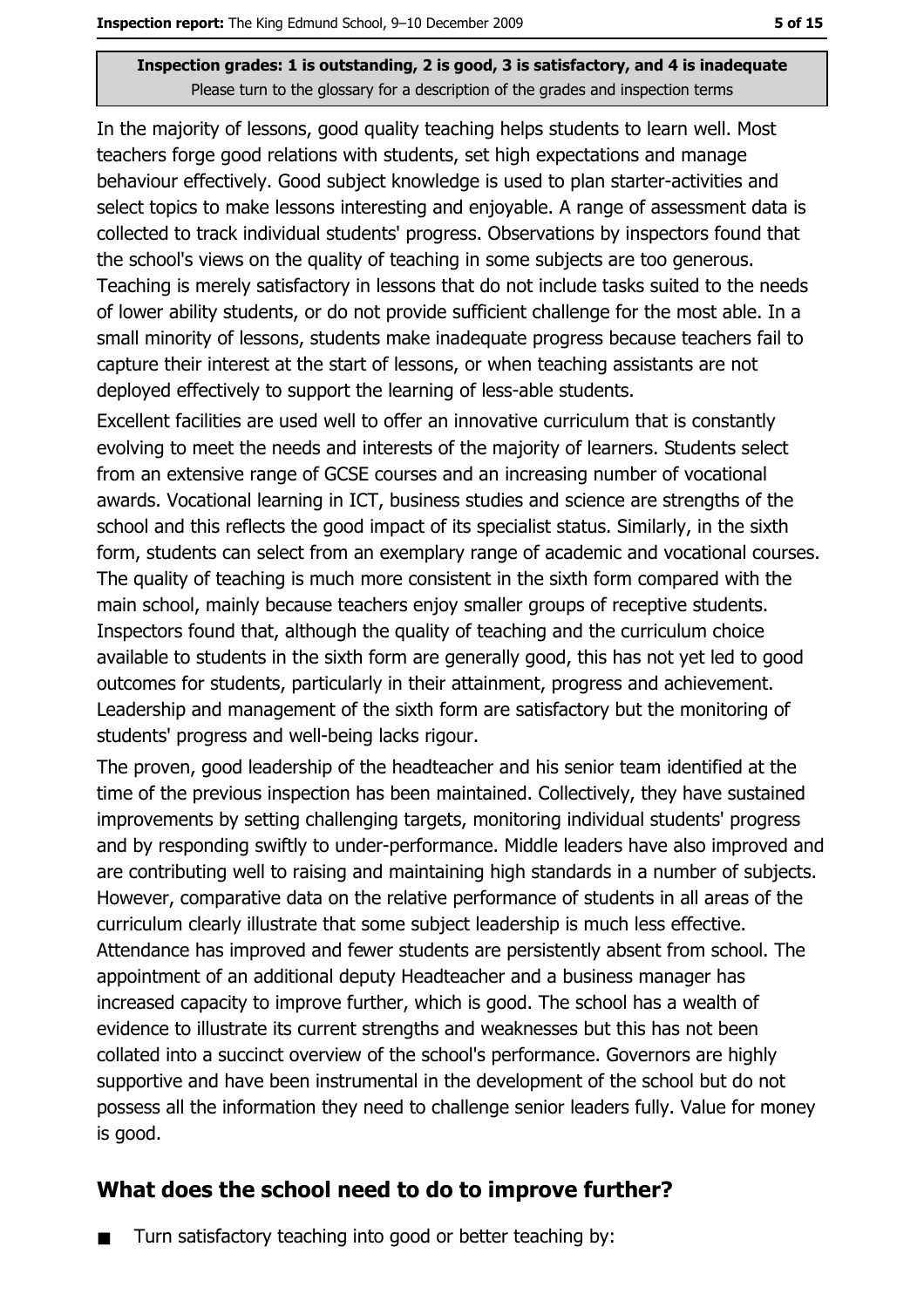- ensuring that all lessons contain a range of tasks matched to the abilities of less-able students and those with special educational needs and/or disabilities, then monitor the impact of this on their learning
- improving the deployment of classroom assistants so that less-able students receive the support they need
- giving more responsibility to the school's best practitioners to share their good  $$ practice and model exemplary teaching.
- Improve the quality of self-evaluation by:  $\blacksquare$ 
	- collating all existing information into a single document
	- ensuring that all middle leaders and governors contribute to this process.
- Raise achievement in the sixth form by:  $\blacksquare$ 
	- ensuring that the existing good provision leads to improved outcomes for all  $\overline{a}$ **students**
	- monitoring and evaluating the impact and effectiveness of leadership and management in the sixth form.

## **Outcomes for individuals and groups of pupils**

Attainment on entry to Year 7 is below the national average; a significant number of students in Key Stage 3 display low levels of literacy. This year, students in Year 9 attained standards in English, mathematics, science and ICT that are above national averages and school targets. In mathematics and ICT more than half of all students attained the higher Level 6 in teacher-assessments. Students continue to make good progress in Key Stage 4. Standards are consistently high in English, creative arts, physical education, science and business studies but are noticeably low in humanities, leisure and tourism, and health and social care. A small group of the most able students entered for GCSE examinations in science, statistics and English earlier this year generally attained well. Specialist targets were exceeded in business studies but narrowly missed in mathematics and ICT. The support for students with special educational needs and/or disabilities is very effective when they are withdrawn from lessons for additional support, but is less effective in lessons because classroom assistants are not always present to help them overcome their low literacy skills. Excellent facilities and good relations amongst students and staff generate a positive school ethos. Students care for one another and many volunteer as prefects, school councillors and mentors. Their views are regularly shared by the school council and students say they feel listened to. Good food is provided at lunchtimes and many students take regular exercise to maintain a healthy lifestyle but a significant minority of parents who responded to questionnaires feel that not enough is done to encourage students to lead healthy lifestyles. The school has worked hard to enlist the support of parents, which has helped to improve attendance rates this year.

 $2<sup>1</sup>$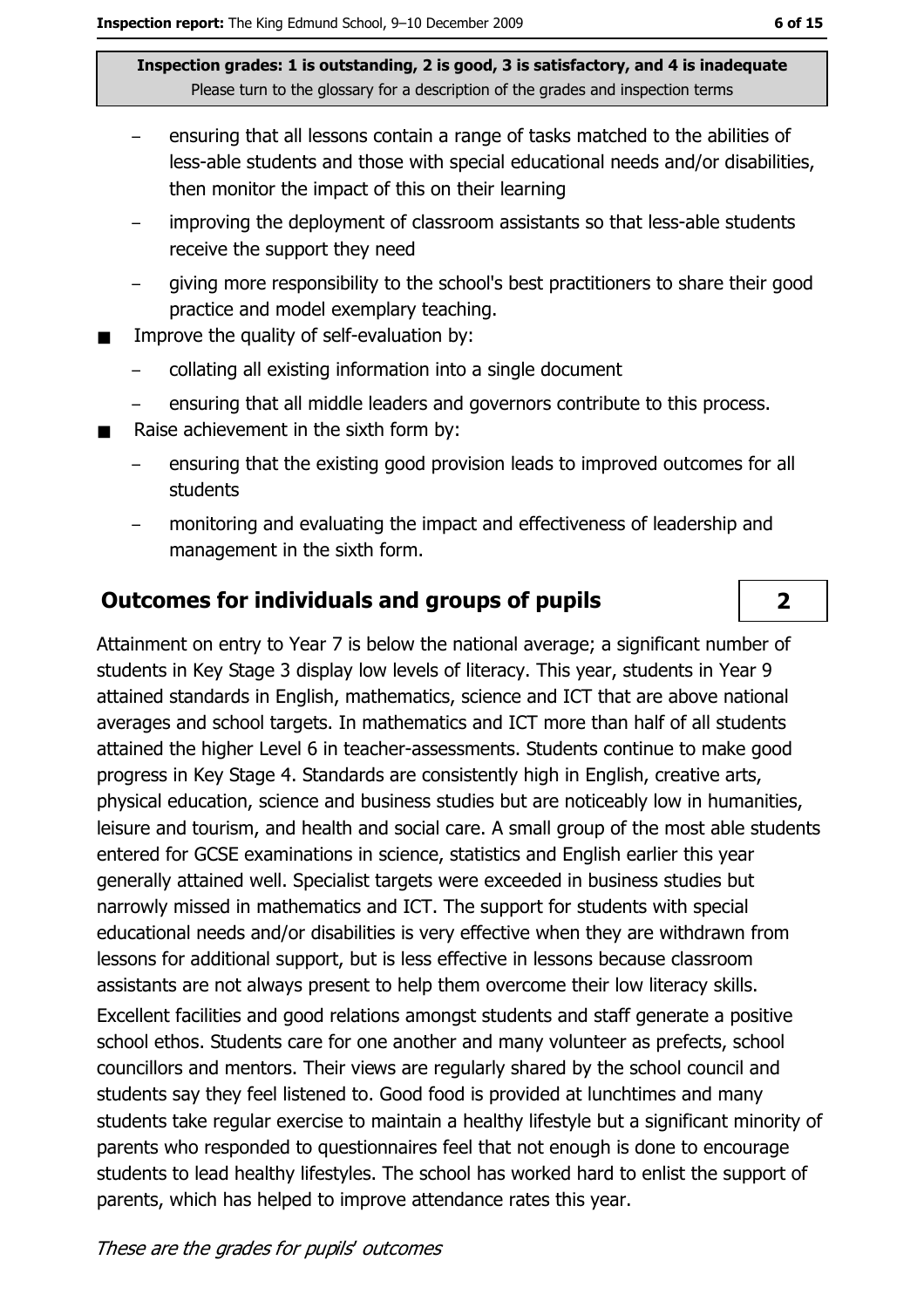| Pupils' achievement and the extent to which they enjoy their learning                                                     |                         |
|---------------------------------------------------------------------------------------------------------------------------|-------------------------|
| Taking into account:<br>Pupils' attainment <sup>1</sup>                                                                   | 2                       |
| The quality of pupils' learning and their progress                                                                        | $\mathcal{P}$           |
| The quality of learning for pupils with special educational needs and/or<br>disabilities and their progress               | 3                       |
| The extent to which pupils feel safe                                                                                      | 1                       |
| <b>Pupils' behaviour</b>                                                                                                  | $\overline{\mathbf{2}}$ |
| The extent to which pupils adopt healthy lifestyles                                                                       | $\mathbf{2}$            |
| The extent to which pupils contribute to the school and wider community                                                   |                         |
| The extent to which pupils develop workplace and other skills that will<br>contribute to their future economic well-being | $\overline{\mathbf{2}}$ |
| Taking into account:                                                                                                      | $\mathcal{P}$           |
| Pupils' attendance <sup>1</sup>                                                                                           |                         |
| The extent of pupils' spiritual, moral, social and cultural development                                                   | 2                       |

#### How effective is the provision?

Regular lesson observations carried out by leaders and managers are helping to improve the quality of teaching. Staff training is tailored to meet the needs of specific members of staff but scope remains to offer further support for those whose lesson planning does not meet the needs of all students, especially those with special educational needs and/or disabilities. Teachers use quick-fire questioning to maintain the pace of learning and take time to confirm students' understanding before moving to the next stage. They set minimum target grades for students and regularly assess them to track their progress. However, not all teachers involve students in day-to-day assessments to gauge how well they are doing. Some improvements have been made in teachers' marking since the previous inspection; although good practice is evident in some areas it remains inconsistent across all subjects.

Key strengths of the curriculum include good partnerships with other providers and the wide choice of courses, which allows students to pursue their interests and attain well. Students are grouped by ability in both key stages, which helps school leaders guide students into an appropriate blend of academic and vocational pathways that will help them to achieve the most success. Lessons start early in the day and finish at two o'clock, allowing students to engage in a broad programme of enrichment each day, but the school does not accurately monitor how many of them attend activities on a regular basis. The school's trust status and the coordinated support services at its disposal

 $1$  The arades for attainment and attendance are: 1 is high; 2 is above average; 3 is broadly average; and 4 is low.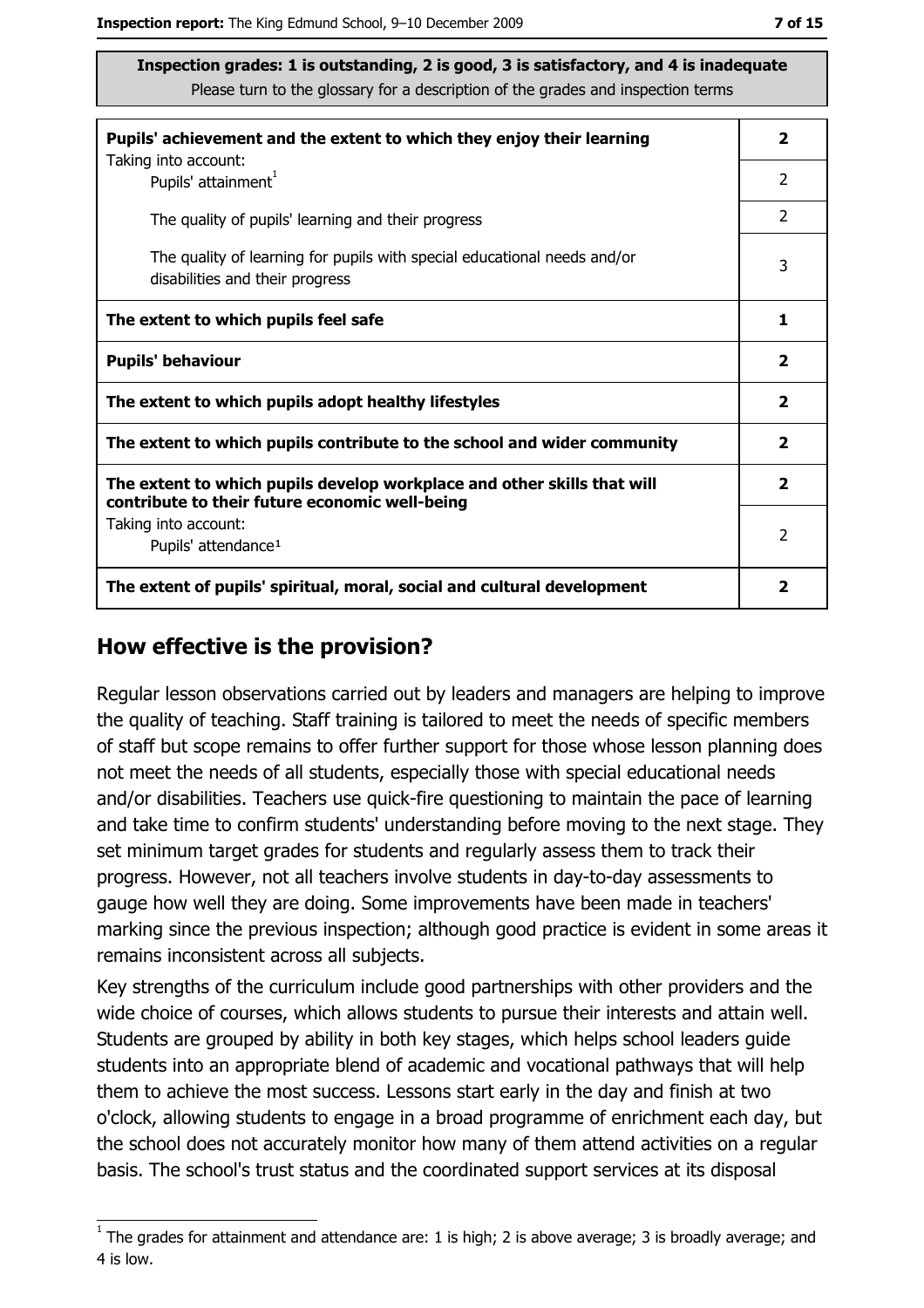provide excellent individualised care and support for the students most in need of additional support and their families by helping them to re-engage in learning in school and participate in community life.

These are the grades for the quality of provision

| The quality of teaching                                                                                    |  |
|------------------------------------------------------------------------------------------------------------|--|
| Taking into account:<br>The use of assessment to support learning                                          |  |
| The extent to which the curriculum meets pupils' needs, including, where<br>relevant, through partnerships |  |
| The effectiveness of care, guidance and support                                                            |  |

## How effective are leadership and management?

Senior leaders' drive for improvement and ambitions for the school have ensured that good progress has been made since the previous inspection. Their monitoring and interventions have had a direct impact on ensuring results returned to the high standards achieved in previous years. Standards in English and to a lesser extent mathematics have improved significantly. Girls continue to attain better than boys but the gap is closing, reflecting the school's commitment to ensuring equality of opportunity. A detailed school improvement plan and periodic 'health checks' of departments help senior leaders to confirm the strengths and areas for development in different subjects. Most middle leaders know their departments well, make formal observations of colleagues and show a growing understanding of whole school issues. They bid successfully for innovation grants to raise standards and improve the school's overall effectiveness. The recent, unforeseen absence of a deputy headteacher has left some gaps in knowledge about the school's performance and increased the workload of other leaders. Although this is being managed well, it is having an adverse effect on their monitoring and evaluation, particularly in updating the school's self-evaluation document. The school works effectively with parents and carers and other partners to promote a cohesive community. All safeguarding arrangements are securely in place.

| The effectiveness of leadership and management in embedding ambition and<br>driving improvement                                                                     |  |
|---------------------------------------------------------------------------------------------------------------------------------------------------------------------|--|
| Taking into account:<br>The leadership and management of teaching and learning                                                                                      |  |
| The effectiveness of the governing body in challenging and supporting the<br>school so that weaknesses are tackled decisively and statutory responsibilities<br>met |  |
| The effectiveness of the school's engagement with parents and carers                                                                                                |  |
| The effectiveness of partnerships in promoting learning and well-being                                                                                              |  |

These are the grades for leadership and management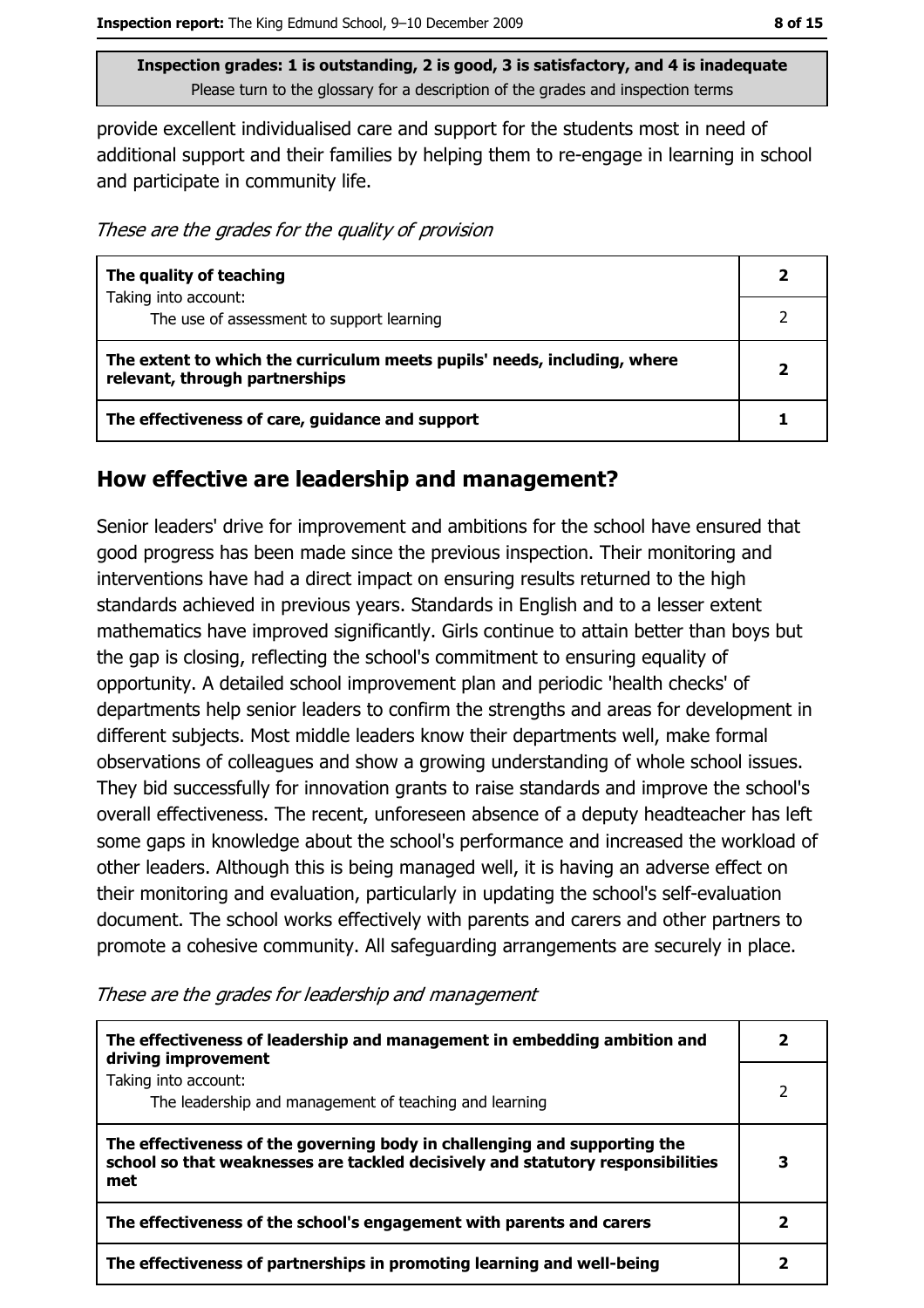| Inspection grades: I is outstanding, 2 is good, 5 is satisfactory, and 4 is madequate<br>Please turn to the glossary for a description of the grades and inspection terms |              |
|---------------------------------------------------------------------------------------------------------------------------------------------------------------------------|--------------|
| The effectiveness with which the school promotes equality of opportunity and<br>tackles discrimination                                                                    | $\mathbf{2}$ |
| The effectiveness of safeguarding procedures                                                                                                                              | 2            |
| The effectiveness with which the school promotes community cohesion                                                                                                       | 2            |
| The effectiveness with which the school deploys resources to achieve<br>value for money                                                                                   | $\mathbf{2}$ |

#### **Sixth form**

An inclusive approach that enables students with fewer than five  $A^*$  to C GCSE grades to enter sixth form education means that attainment on entry is below the national average. By the end of Year 13, outcomes are largely satisfactory; standards are similar to the national average, although this varies across subjects, and more than half of all students progress onto higher education. The majority attend well, feel safe and enjoy their education. They speak enthusiastically about life in the sixth form. They develop mature attitudes towards study by working independently, cooperating with others and engaging in a number of enrichment activities designed to prepare them for the adult world. A large number serve the school by raising funds or volunteering as councillors, sports coaches and mentors. Students receive good guidance and support as they transfer from Key Stage 4 into the sixth form. Their tutors provide effective day-to-day care and support and monitor effectively how well all students are doing. Leaders and managers ensure that the sixth form operates satisfactorily but show a limited understanding of assessment data and how it can be used to promote students' progress.

These are the grades for the sixth form

| <b>Overall effectiveness of the sixth form</b>                  |  |  |
|-----------------------------------------------------------------|--|--|
| Taking into account:<br>Outcomes for students in the sixth form |  |  |
| The quality of provision in the sixth form                      |  |  |
| Leadership and management of the sixth form                     |  |  |

### **Views of parents and carers**

Although only a small percentage responded to questionnaires, those that did were overwhelmingly supportive of the school. A very small minority of parents and carers said that they would like better communication with the school.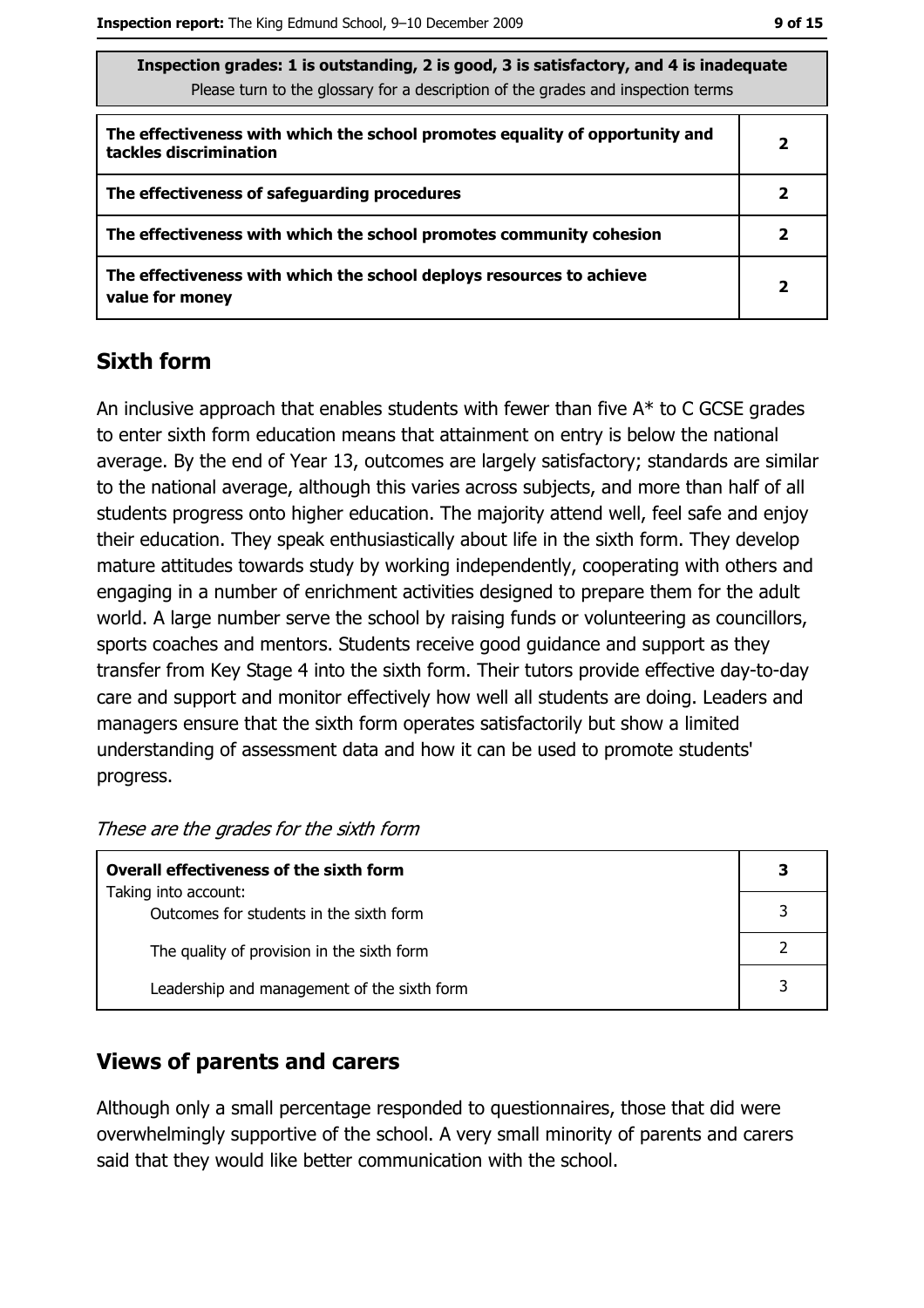## Responses from parents and carers to Ofsted's questionnaire

Ofsted invited all the registered parents and carers of pupils registered at The King Edmund school to complete a questionnaire about their views of the school.

In the questionnaire, parents and carers were asked to record how strongly they agreed with 13 statements about the school. The inspection team received 177 completed questionnaires by the end of the on-site inspection. In total, there are 1540 pupils registered at the school.

| <b>Statements</b>                                                                                                                                                                                                                                       | <b>Strongly</b><br><b>Agree</b> |               | <b>Agree</b> |               | <b>Disagree</b> |                | <b>Strongly</b><br>disagree |                |
|---------------------------------------------------------------------------------------------------------------------------------------------------------------------------------------------------------------------------------------------------------|---------------------------------|---------------|--------------|---------------|-----------------|----------------|-----------------------------|----------------|
|                                                                                                                                                                                                                                                         | <b>Total</b>                    | $\frac{0}{0}$ | <b>Total</b> | $\frac{0}{0}$ | <b>Total</b>    | $\frac{0}{0}$  | <b>Total</b>                | $\frac{0}{0}$  |
| My child enjoys school                                                                                                                                                                                                                                  | 43                              | 24            | 120          | 68            | 9               | 5              | 4                           | $\overline{2}$ |
| The school keeps my child<br>safe                                                                                                                                                                                                                       | 47                              | 27            | 121          | 68            | 8               | 5              | 1                           | $\mathbf{1}$   |
| The school informs me<br>about my child's progress                                                                                                                                                                                                      | 41                              | 23            | 118          | 67            | 13              | $\overline{7}$ | 0                           | 0              |
| My child is making enough<br>progress at this school                                                                                                                                                                                                    | 49                              | 28            | 114          | 64            | 10              | 6              | $\mathbf{1}$                | $\mathbf{1}$   |
| The teaching is good at this<br>school                                                                                                                                                                                                                  | 39                              | 22            | 125          | 71            | 8               | 5              | 1                           | $\mathbf{1}$   |
| The school helps me to<br>support my child's learning                                                                                                                                                                                                   | 32                              | 18            | 116          | 66            | 21              | 12             | $\overline{2}$              | $\mathbf{1}$   |
| The school helps my child to<br>have a healthy lifestyle                                                                                                                                                                                                | 23                              | 13            | 113          | 64            | 31              | 18             | 3                           | $\overline{2}$ |
| The school makes sure that<br>my child is well prepared for<br>the future (for example<br>changing year group,<br>changing school, and for<br>children who are finishing<br>school, entering further or<br>higher education, or<br>entering employment) | 43                              | 24            | 110          | 62            | 10              | 6              | 1                           | $\mathbf{1}$   |
| The school meets my child's<br>particular needs                                                                                                                                                                                                         | 41                              | 23            | 116          | 66            | 13              | $\overline{7}$ | 1                           | $\mathbf{1}$   |
| The school deals effectively<br>with unacceptable behaviour                                                                                                                                                                                             | 54                              | 31            | 96           | 54            | 15              | 87             | 4                           | $\overline{2}$ |
| The school takes account of<br>my suggestions and<br>concerns                                                                                                                                                                                           | 25                              | 14            | 112          | 63            | 17              | 10             | 8                           | 5              |
| The school is led and<br>managed effectively                                                                                                                                                                                                            | 59                              | 33            | 101          | 57            | 11              | 6              | $\overline{2}$              | $\mathbf{1}$   |
| Overall, I am happy with my<br>child's experience at this<br>school                                                                                                                                                                                     | 59                              | 33            | 102          | 58            | 9               | 5              | $\overline{2}$              | $\mathbf{1}$   |

The table above summarises the responses that parents and carers made to each statement. The percentages indicate the proportion of parents and carers giving that response out of the total number of completed questionnaires. Where one or more parents and carers chose not to answer a particular question, the percentages will not add up to 100%.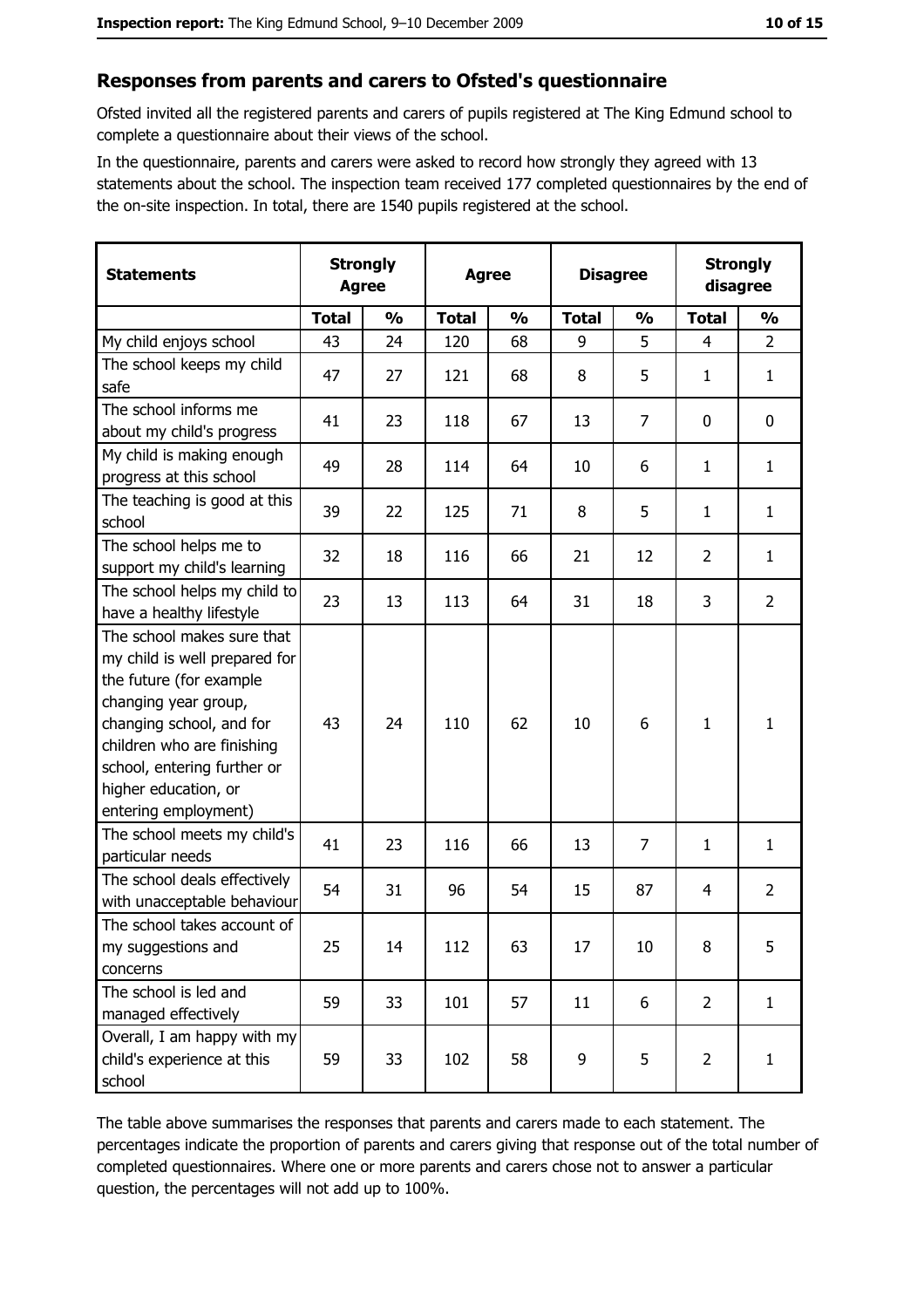# Glossary

| Grade   | <b>Judgement</b> | <b>Description</b>                                                                                                                                                                                                               |
|---------|------------------|----------------------------------------------------------------------------------------------------------------------------------------------------------------------------------------------------------------------------------|
| Grade 1 | Outstanding      | These features are highly effective. An oustanding<br>school provides exceptionally well for its pupils' needs.                                                                                                                  |
| Grade 2 | Good             | These are very positive features of a school. A school<br>that is good is serving its pupils well.                                                                                                                               |
| Grade 3 | Satisfactory     | These features are of reasonable quality. A satisfactory<br>school is providing adequately for its pupils.                                                                                                                       |
| Grade 4 | Inadequate       | These features are not of an acceptable standard. An<br>inadequate school needs to make significant<br>improvement in order to meet the needs of its pupils.<br>Ofsted inspectors will make further visits until it<br>improves. |

# What inspection judgements mean

# Overall effectiveness of schools inspected between September 2007 and July 2008

|                       | Overall effectiveness judgement (percentage of<br>schools) |      |                     |                   |
|-----------------------|------------------------------------------------------------|------|---------------------|-------------------|
| <b>Type of school</b> | <b>Outstanding</b>                                         | Good | <b>Satisfactory</b> | <b>Inadequate</b> |
| Nursery schools       | 39                                                         | 58   | 3                   | 0                 |
| Primary schools       | 13                                                         | 50   | 33                  | 4                 |
| Secondary schools     | 17                                                         | 40   | 34                  | 9                 |
| Sixth forms           | 18                                                         | 43   | 37                  | $\overline{2}$    |
| Special schools       | 26                                                         | 54   | 18                  | $\overline{2}$    |
| Pupil referral units  | 7                                                          | 55   | 30                  | 7                 |
| All schools           | 15                                                         | 49   | 32                  | 5                 |

New school inspection arrangements were introduced on 1 September 2009. This means that inspectors now make some additional judgements that were not made previously.

The data in the table above were reported in The Annual Report of Her Majesty's Chief Inspector of Education, Children's Services and Skills 2007/08.

Percentages are rounded and do not always add exactly to 100. Secondary school figures include those that have sixth forms, and sixth form figures include only the data specifically for sixth form inspection judgements.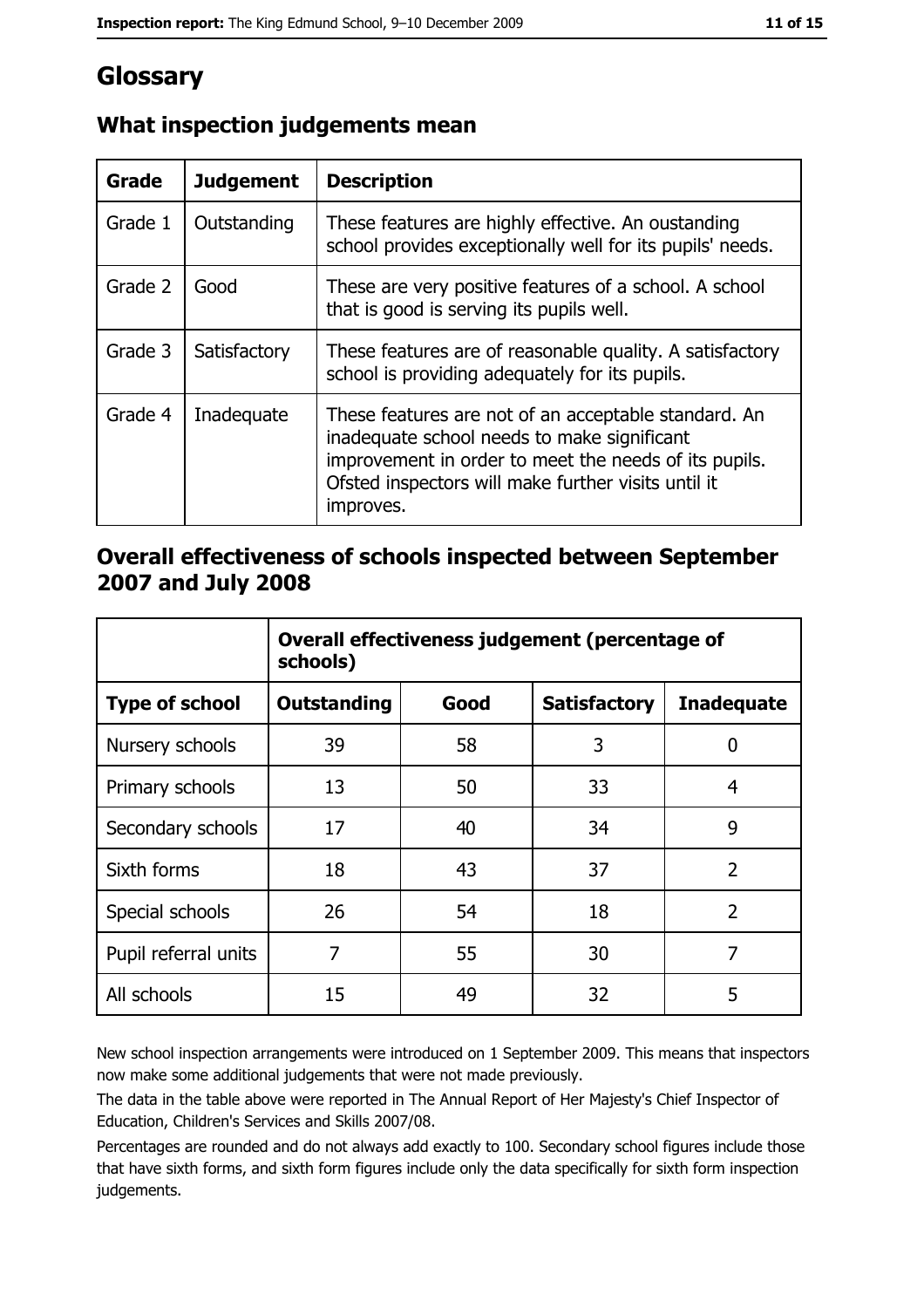# **Common terminology used by inspectors**

| Achievement:                  | the progress and success of a pupil in<br>their learning, development or training.                                                                                                                                                                                                                           |
|-------------------------------|--------------------------------------------------------------------------------------------------------------------------------------------------------------------------------------------------------------------------------------------------------------------------------------------------------------|
| Attainment:                   | the standard of the pupils' work shown by<br>test and examination results and in<br>lessons.                                                                                                                                                                                                                 |
| Capacity to improve:          | the proven ability of the school to<br>continue improving. Inspectors base this<br>judgement on what the school has<br>accomplished so far and on the quality of<br>its systems to maintain improvement.                                                                                                     |
| Leadership and management:    | the contribution of all the staff with<br>responsibilities, not just the headteacher,<br>to identifying priorities, directing and<br>motivating staff and running the school.                                                                                                                                |
| Learning:                     | how well pupils acquire knowledge,<br>develop their understanding, learn and<br>practise skills and are developing their<br>competence as learners.                                                                                                                                                          |
| <b>Overall effectiveness:</b> | inspectors form a judgement on a school's<br>overall effectiveness based on the findings<br>from their inspection of the school. The<br>following judgements, in particular,<br>influence what the overall effectiveness<br>judgement will be.                                                               |
|                               | The school's capacity for sustained<br>improvement.<br>Outcomes for individuals and groups<br>of pupils.<br>The quality of teaching.<br>The extent to which the curriculum<br>meets pupil's needs, including where<br>relevant, through partnerships.<br>The effectiveness of care, guidance<br>and support. |
| Progress:                     | the rate at which pupils are learning in<br>lessons and over longer periods of time. It<br>is often measured by comparing the<br>pupils' attainment at the end of a key<br>stage with their attainment when they<br>started.                                                                                 |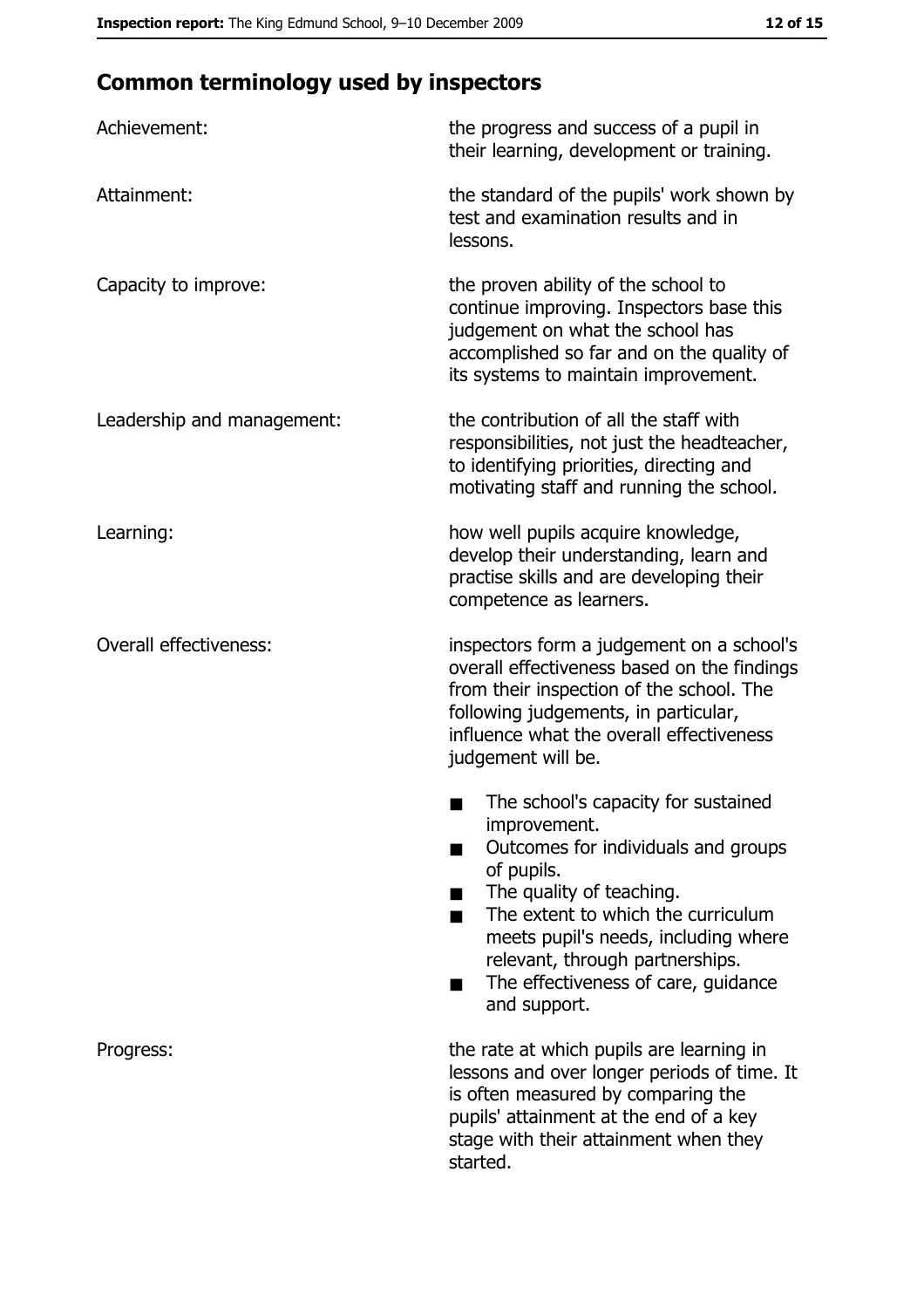This letter is provided for the school, parents and carers to share with their children. It describes Ofsted's main findings from the inspection of their school.



11 December 2009.

#### Dear Students

Inspection of The King Edmund school, Rochford, SS4 1 TL

We visited your school this week and found that it provides you with a good education. Thank you for helping us to come to this judgement, especially those of you who met inspectors to share your views about the school. Throughout the visit you behaved well, were well-mannered and made us feel most welcome. We also found that good teaching helps you to make good progress. Many of you attain the qualifications you need for further study in the sixth form or for the work-place. You told us that you feel well-cared for and enjoy school. We found most aspects of your school to be good but noted that the quality of teaching could be more consistent and that those of you with special educational needs and/or disabilities could be given more support to help you achieve equally as well as others. We also felt that the outcomes for those of you in the sixth form could be improved. We have asked your school leaders to make the following improvements.

Make more teaching good or better by:

- asking your teachers to plan lessons with different tasks suited to those of you with  $\blacksquare$ special educational needs and/or disabilities
- improving the ways in which classroom assistants support your learning  $\blacksquare$

letting the best teachers model good lessons to help others  $\blacksquare$ 

Improve the knowledge the school has of its performance by:

- putting all of its information into a single document  $\blacksquare$
- making sure that all your senior teachers and governors know about this  $\blacksquare$ Raise achievement in the sixth form by:
- checking that the existing good teaching and curriculum opportunities help you to  $\blacksquare$ achieve even better.

Your school is led well by a good headteacher and his team of senior leaders. You can help them by asking your school council to let them know your views on what further improvements could be made. Best wishes for the future.

Yours sincerely John Mitcheson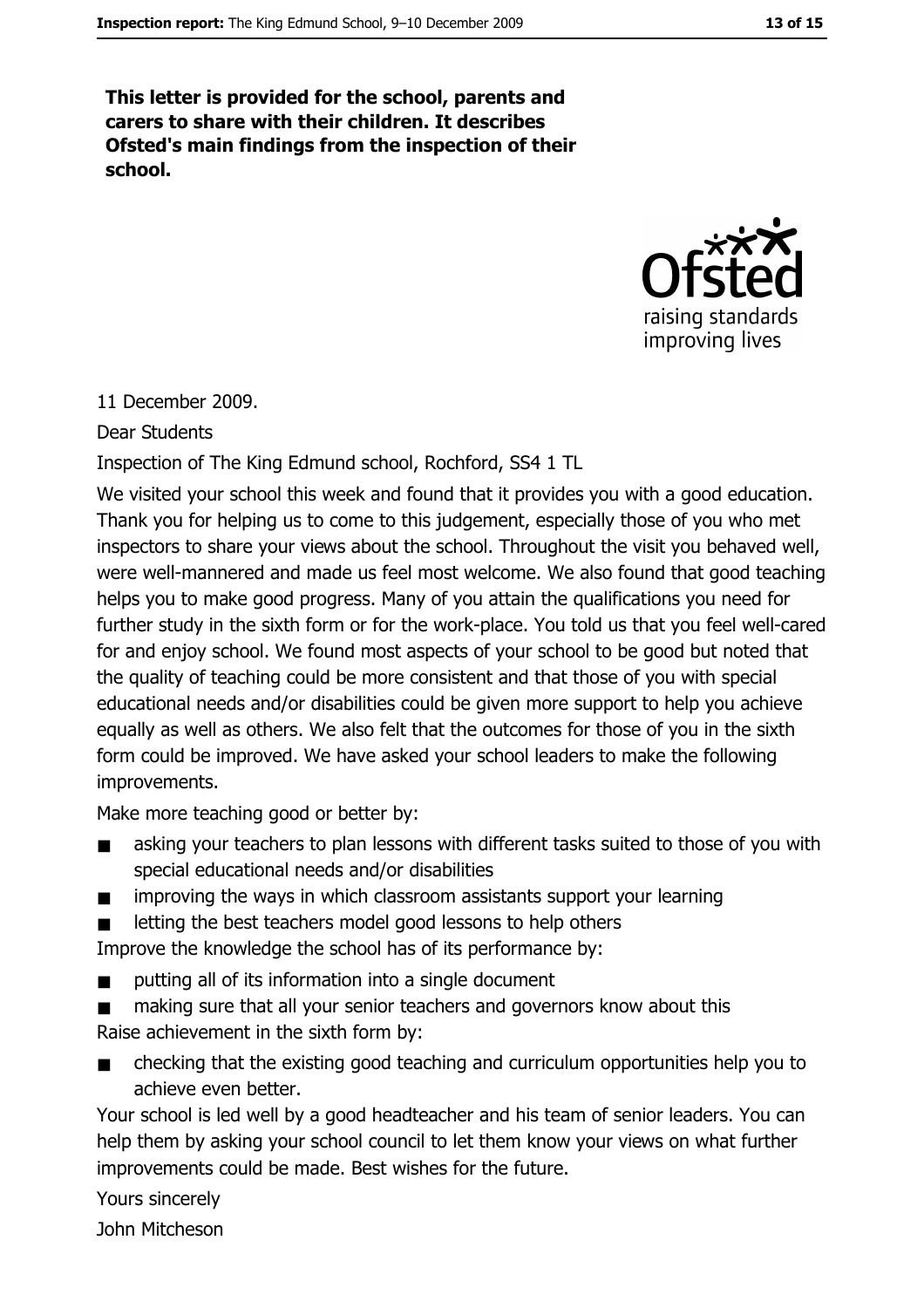Her Majesty's Inspector (on behalf of the inspection team)